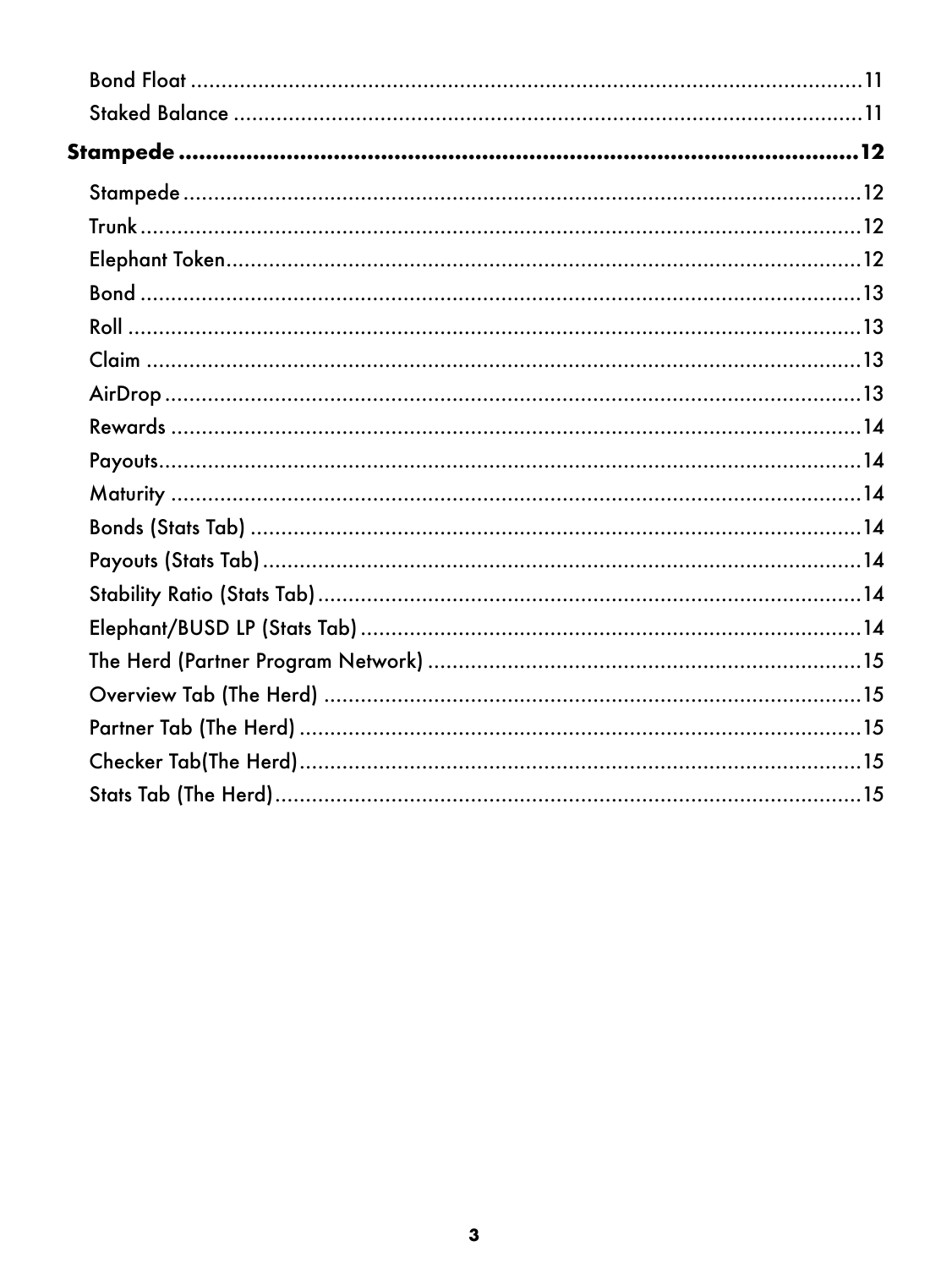# <span id="page-3-0"></span>**ELEPHANT TOKEN**

### <span id="page-3-1"></span>**ELEPHANT TOKEN**

The Elephant.Money Network's store of value token (BEP-20) on the Binance Smart Chain (BSC) that captures value by having the most fair distribution, an auto-balancing burn mechanism, and by providing a lifetime of frictionless, passive rewards. HODLers of ELEPHANT will receive passive rewards from simply holding the token in their wallet, as every transaction (buy, sell, and transfer) has a 10% fee; 5% which is distributed evenly to all existing token holders, and 5% is added towards locked liquidity. In addition, ELEPHANT stored in the treasury is also used to **generate yield** for the **managed redemption** of the TRUNK stablecoin. There will be a starting supply of one quadrillion ELEPHANT tokens and distribution will be as the following: 49% sent to the graveyard (burn address with auto-balancing burn mechanism), 1% towards marketing/development, 25% towards contract owned locked liquidity, and 25% towards community participants during liquidity drive event. One unique feature about ELEPHANT versus other reflect token platforms is that typically these platforms setup their burn address as another token holder, which passively grows larger and larger over time. While this may sound good in theory, the net effect is that the burn address ends up eating all the rewards from the rest of the token holders. In ELEPHANT however, the graveyard is a smart contract that **rebalances its ownership** of the supply to 50% everyday (if deemed necessary). This prevents holders from getting diluted over time, receiving more rewards and incentivizing longterm strategies!

### <span id="page-3-2"></span>**LIQUIDITY DRIVE EVENT**

The initial token distribution takes place as a 1 week liquidity drive event, from 05/04/2021 - 05/11/2021. During this period, participants are able to add BNB as liquidity to get ELEPHANT at the lowest possible cost; as their contribution is not subject to any slippage or exchange fees, which will be factored into future orders on the official exchange listing. The price for each ELEPHANT token is not set, and will be determined by amount of tokens available and the total BNB raised amount after the liquidity event has ended. Once the raising period has concluded, 25% of a quadrillion tokens will be distributed to those who provided liquidity during the drive (split proportionately by their contribution amount). 49% of a quadrillion tokens will be removed from circulation and sent to the graveyard address. 1% will be allocated towards marketing and development purposes and the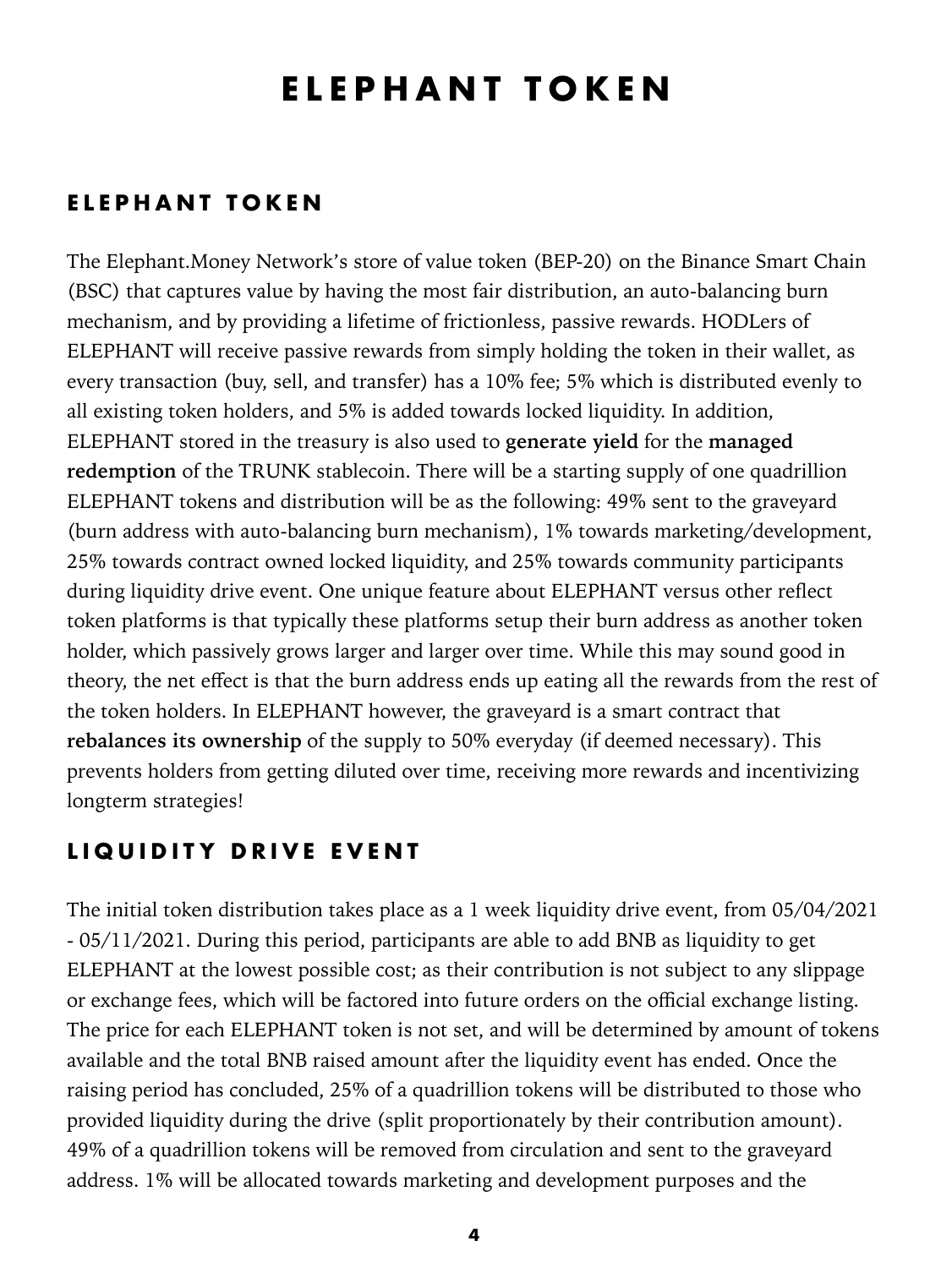remaining 25% will be used to provide locked liquidity onto Pancake Swap for the official listing.

### <span id="page-4-0"></span>**GRAVEYARD REBALANCING EVENT**

A graveyard rebalancing event will occur once the graveyard address has collected **51% of the total supply** of ELEPHANT (510T tokens). This will typically occur every few months. Once it has reached this amount, any participant can trigger the "rebalance graveyard" function on the website UI by simply paying the required gas fees for the transaction. The graveyard address will sell off 5T ELEPHANT (0.5% of the total supply) for BNB in batches on PancakeSwap. The remaining 5T ELEPHANT will be used to pair with the acquired BNB to provide additional locked liquidity the ELEPHANT/BNB LP pair. Not only does this provide an excellent buying opportunity for bystanders but it also ensures that liquidity is scaling appropriately with growth for the Elephant. Money ecosystem.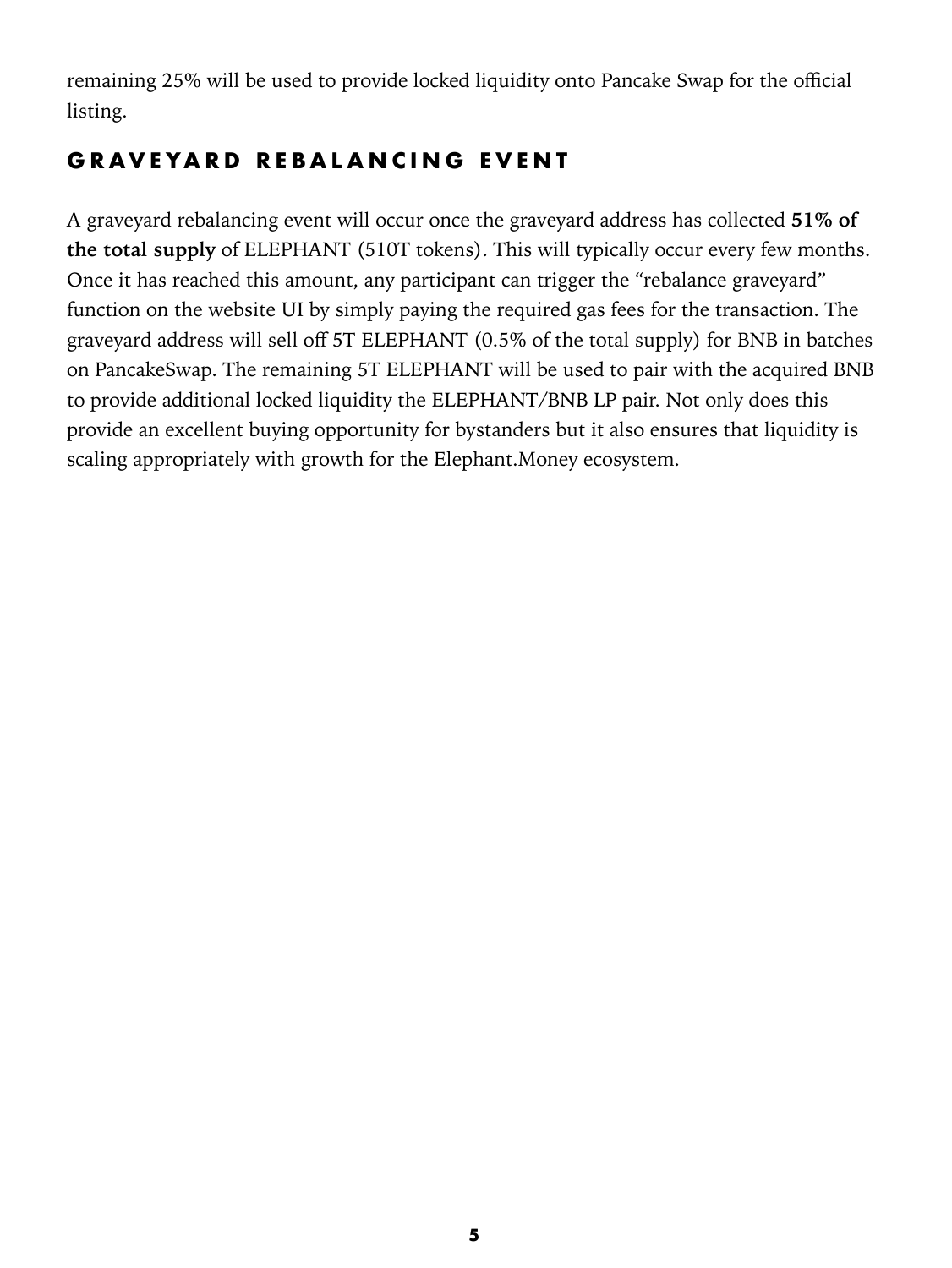# <span id="page-5-0"></span>**TRUNK**

### <span id="page-5-1"></span>**TRUNK**

The Elephant.Money Network's over-collateralized stablecoin (BEP-20) on the Binance Smart Chain (BSC) that captures value by having a growing asset treasury that **manages a redemption queue for \$1 USD equivalent** and can be staked to earn high yield. TRUNK's deep liquidity is backed by a TRUNK/BUSD LP pair on PancakeSwap, which ensures that TRUNK can be used as a liquid medium of exchange regardless of funding budget within the redemption pool. In addition to being able to **lock in** your crypto gains, TRUNK allows players to **compound** their earnings by staking their TRUNK to earn passive rewards (high variable rate APR) from the 1% drip dividend pool. Reward credits are based on the bond float of Stampede. TRUNK also benefits holders of ELEPHANT, as 100% of the BUSD used to mint TRUNK is sent to the BUSD treasury. The BUSD treasury funds are used to buy back ELEPHANT, meaning that the underlying collateral supporting TRUNK hardens over time as the Elephant.Money ecosystem grows.

### <span id="page-5-2"></span>**ELEPHANT TOKEN**

The Elephant.Money Network's store of value token (BEP-20) on the Binance Smart Chain (BSC) that captures value by having the most fair distribution, an auto-balancing burn mechanism, and by providing a lifetime of frictionless, passive rewards. HODLers of ELEPHANT will receive passive rewards from simply holding the token in their wallet, as every transaction (buy, sell, and transfer) has a 10% fee; 5% which is distributed evenly to all existing token holders, and 5% is added towards locked liquidity.

### <span id="page-5-3"></span>**REWARDS**

Rewards are dividends paid out as TRUNK by the Elephant.Money Stable dividend pool (by the minute). 1% of the dividend pool amount is paid out each day. Pay outs received are **proportionate** to the deposited amount of a player and their total stake % of the supply. Rewards also can be rolled, claimed (withdrawn), or left to accumulate over time. There is **no additional transaction fee** for claiming your rewards into your wallet. You can calculate your **estimated** daily drip pool rewards with the following equation: (Your Stake %) \* (Dividend Pool Amount \* 0.01). For example, if a player has a 5% stake, and a dividend pool amount of 18,000 TRUNK =  $(0.05) * (18,000 * 0.01) = (0.05) * (180) = -9$  TRUNK daily.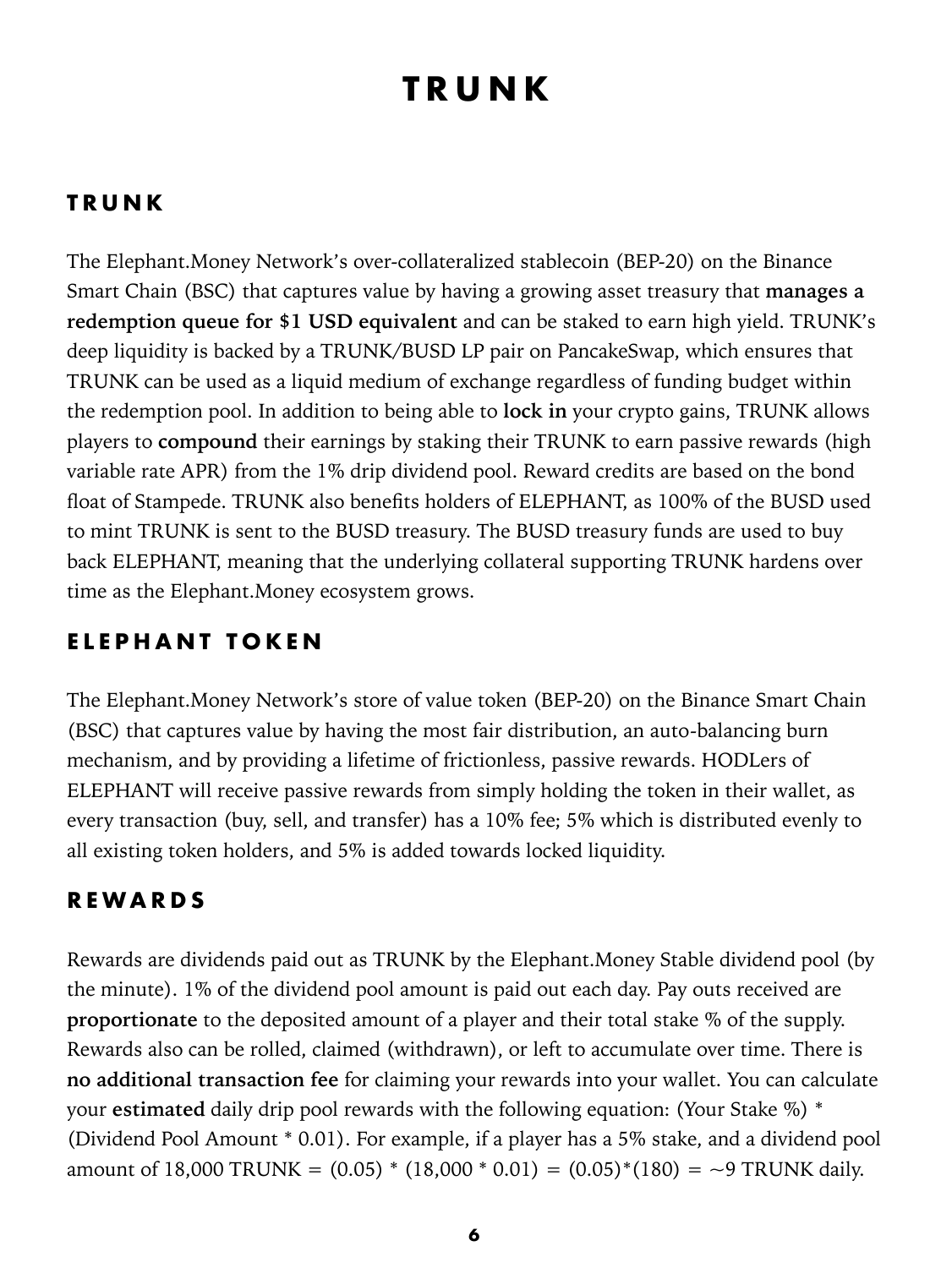### <span id="page-6-0"></span>**DEPOSITS**

Player's current deposit of TRUNK into the staking contract. This can be increased by rolling or making an additional deposit.

#### <span id="page-6-1"></span>**STAKE %**

Player's current stake percentage of the total supply of deposited TRUNK, which also determines their share of incoming rewards. This will **fluctuate** over time, **decreasing** as more TRUNK is deposited. You can always **increase** your stake % by rolling or depositing additional TRUNK.

#### <span id="page-6-2"></span>**ROLLS**

The total number of times that a player has rolled their TRUNK rewards via Elephant.Money Stable.

#### <span id="page-6-3"></span>**WITHDRAWN**

The total amount of TRUNK that a player has withdrawn via Elephant.Money Stable.

#### <span id="page-6-4"></span>**ROLLED**

The total amount of TRUNK rewards that a player has rolled via Elephant. Money Stable.

#### <span id="page-6-5"></span>**ROLL**

Redeposits your current rewards back into the TRUNK staking contract. There is no fee for rolling your TRUNK rewards. Rolling will give you the ability to **compound** your earnings by increasing your stake %, meaning that you will get a larger share of incoming rewards, and also helps **prevent share dilution** over time. Depending on your position size, it is **recommended** to roll more or less frequently, whenever it makes the most sense economically.

#### <span id="page-6-6"></span>**CLAIM**

Withdraws your total TRUNK rewards directly into your wallet. There is **no fee** for claiming your rewards (aside from standard gas fees for transactions).

#### <span id="page-6-7"></span>**MINT**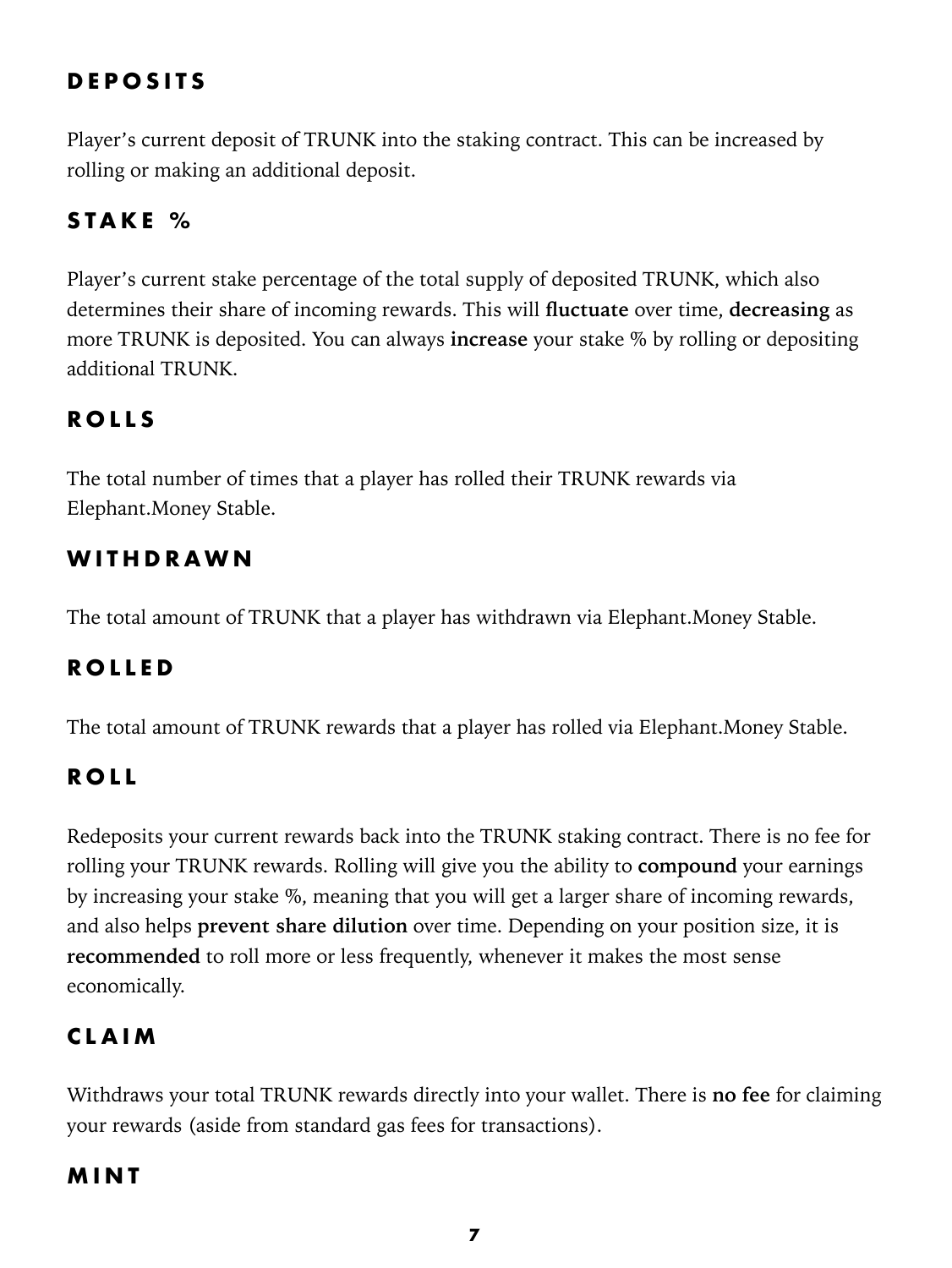TRUNK can be minted (two-step approval process) 1:1 using Binance USD (BUSD). There are no fees for minting TRUNK that is used 100% towards backing TRUNK with BUSD in a Pancake Swap liquidity pool. In addition, minting a **minimum of 100 TRUNK** allows you to participate in the **daily raffle** at **no additional cos**t. All eligible participants will have an **equal chance of winning** (no whale games!), and you are allowed **one entry** per address per round. Once the raffle concludes, a random winner is selected and will receive **5% of the TRUNK pot prize amount** as a Stampede airdropped bond. Minting is a **win-win way** to participate in the life-changing **lossless raffle**. Not only is it fun and can be profitable, but it also supports **growing the Elephant treasury**. Having a healthy treasury will allow the Elephant.Money ecosystem flourish into a **steady state**!

### <span id="page-7-0"></span>**REDEEM**

TRUNK can be redeemed 1:1 for BUSD. Redemptions are **queued and processed in chronological order**. Funds used to handle redemptions are accumulated and paid out over time from yield generated by the Elephant treasury. **Up to 1,000 TRUNK** can be queued up for redemption at a time. Players should max this out since you **cannot have more than one pending redemption at a time**. There are no fees for redeeming TRUNK that is sent to the dividend pool and distributed as daily rewards. As the Elephant treasury grows, the expected inflows to the redemption pool will **exceed** the outflow allowing this process to be **nearly frictionless**.5

### <span id="page-7-1"></span>**GOVERNANCE**

The governance tab contains the various governance strategies and community reward pool functions for the protocol. It allows any community member to trigger these functions in a truly decentralized manner by simply paying for the gas fee to execute the transaction.

### <span id="page-7-2"></span>**STAKE**

Deposit TRUNK into the staking contract to earn passive rewards. There is no fee (excluding gas costs) for staking or unstaking your TRUNK.

### <span id="page-7-3"></span>**WITHDRAW**

Withdraws TRUNK deposited into the staking contract. There is no fee (excluding gas costs) for withdrawing your TRUNK.

### <span id="page-7-4"></span>**TRANSFER**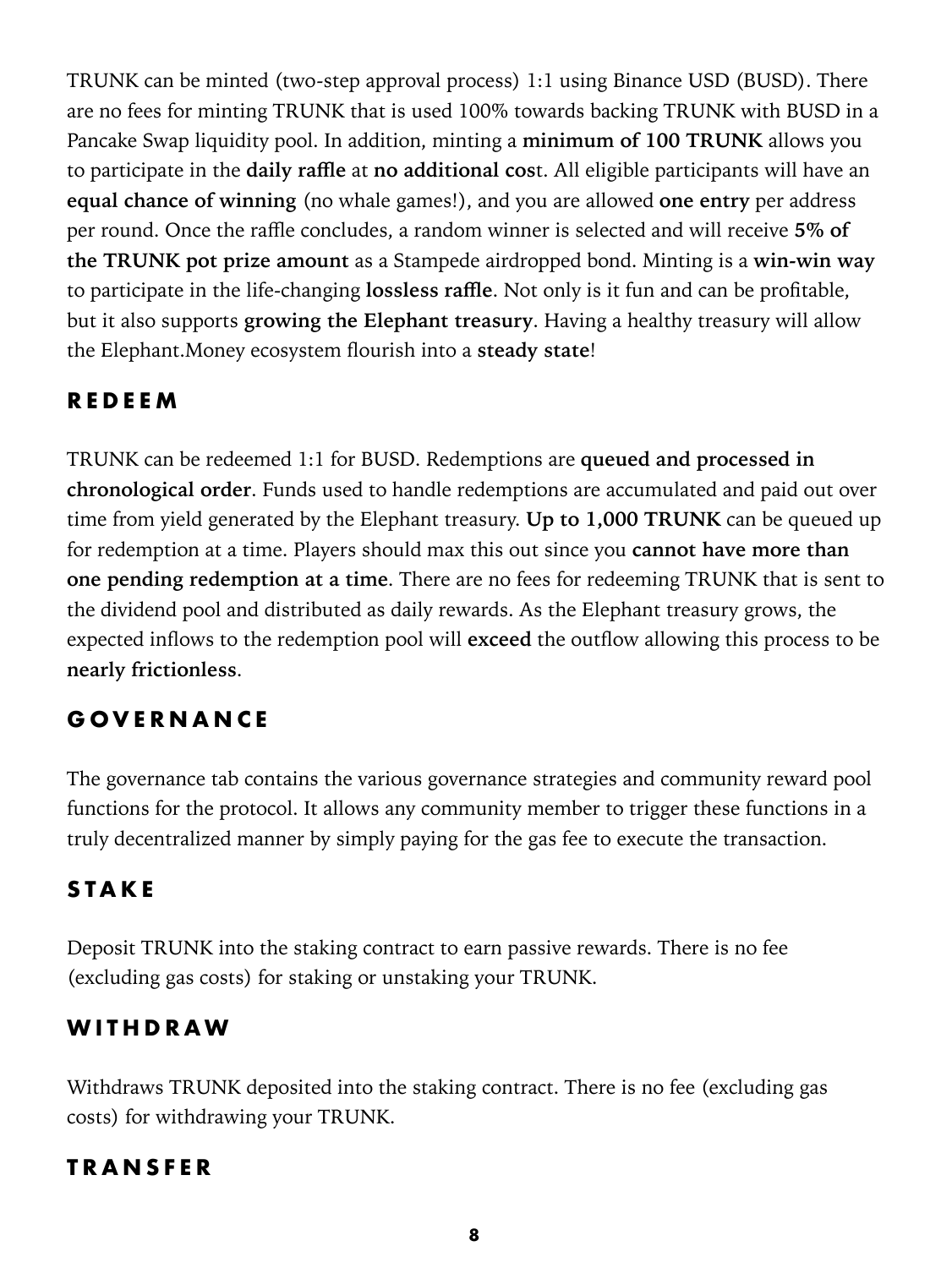Transfers your TRUNK deposit from your account to the recipient address of your choice. There is no transaction fee for transfers.

### <span id="page-8-0"></span>**AIRDROP**

Airdrops TRUNK from your account proportionately to all players in the TRUNK native staking pool. This is a great tool to use for giveaways, promotional events, etc.

## <span id="page-8-1"></span>**PANCAKE LP PRICE**

The current BUSD price of TRUNK on the PancakeSwap BUSD/TRUNK LP. When this is above or below 1.00, you can utilize this for potential arbitrage opportunities. Remember that TRUNK can always be redeemed at the redemption queue rate of 1:1 BUSD, regardless of the LP price on PancakeSwap. **NOTE:** Redemptions in the queue are processed in chronological order. Funds are accumulated and paid out over time from yield generated by the Elephant treasury.

### <span id="page-8-2"></span>**RAFFLE**

The raffle is a **voluntary lottery system** that occurs on a **daily basis**. Players can participate in the raffle of freshly minting a **minimum of 100 TRUNK using BUSD**. At the end of the count down, a **random participant** is selected and will receive **5% of the accumulated Trunk pot prize**. This prize is issued as a **Stampede airdrop**, which is paid out over time at a rate of **0.56% per day** or until **2.05x** the total deposited amount is received.6

### <span id="page-8-3"></span>**TIME LEFT**

The remaining time left to participate in the current daily raffle. A random winner will be selected once the timer hits **00:00:00** and **reset** for the next 24-hour drawing.

### <span id="page-8-4"></span>**LAST RAFFLE WINNER**

The wallet address of the last winner selected from the daily raffle. This address will update once the current drawing has ended.

### <span id="page-8-5"></span>**ELEPHANT TREASURY (AKA BERTHA)**

The Elephant treasury (AKA Bertha) is the ELEPHANT reserve of funds that is used to absorb the circulating supply of ELEPHANT and also provide funding towards pay outs for the redemption pool. Since the Elephant treasury acts as a large player, it will collect RFI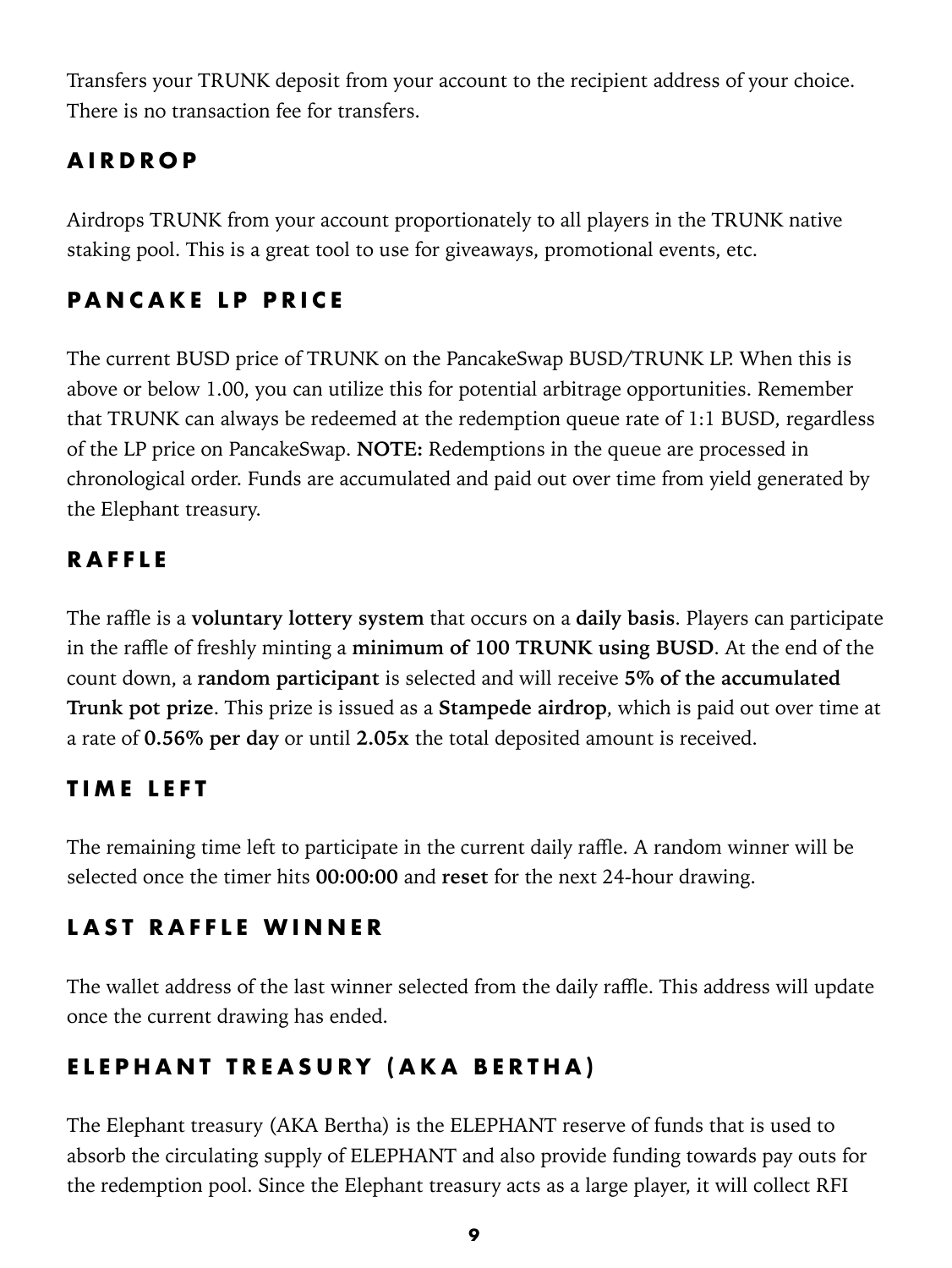rewards from incoming trading volume from ELEPHANT and **always ensure a managed redemption of 1:1 regardless of peg**. This means that players will **always** be able to redeem TRUNK for \$1 USD worth of assets, as long as they are willing to wait in the redemption queue for the system to receive the funds to process their order. A peg support strategy (5% APR) on the treasury is used to buy TRUNK and also add liquidity to the TRUNK/BUSD LP pair. As the Elephant treasury grows through **minting**, the **inflows of the redemption pool will exceed the outflows** allowing the system to operate in a **steady state**.

### <span id="page-9-0"></span>**BUSD TREASURY (ELEPHANT BUYBACK STRATEGY)**

The BUSD treasury is the BUSD reserve of funds that are accumulated through the minting of TRUNK. 10-50% of the BUSD pool is used to buy back ELEPHANT daily, which is subsequently moved to the Elephant treasury. The BUSD treasury ensures that the system is adding constant buy pressure and liquidity to ELEPHANT for the system to reach a steady state.

### <span id="page-9-1"></span>**TRUNK TREASURY**

The TRUNK treasury is the TRUNK reserve of funds that are used to pay out funds received by new bonds and redemptions into Stampede claims. The system is designed to avoid minting new tokens where possible.

# <span id="page-9-2"></span>**PANCAKE LIQUIDITY**

The USD value of the liquidity locked in the TRUNK/BUSD LP pool on PancakeSwap.

# <span id="page-9-3"></span>**REDEMPTION QUEUE**

The redemption queue is the managed redemption system where participants will **wait if the system isn't at peg**. Participants can redeem their TRUNK for BUSD 1:1. Redemptions are **queued and processed in chronological order**. Funds used to handle redemptions are accumulated and paid out over time from yield generated by the Elephant treasury. **Up to 1,000 TRUNK** can be queued up for redemption at a time. Players should max this out since you **cannot have more than one pending redemption at a time**. There is no fee for redeeming TRUNK that is sent to the dividend pool and distributed as daily rewards. As the Elephant treasury grows, the expected inflows to the redemption pool will **exceed** the outflow allowing the process to be **nearly frictionless**.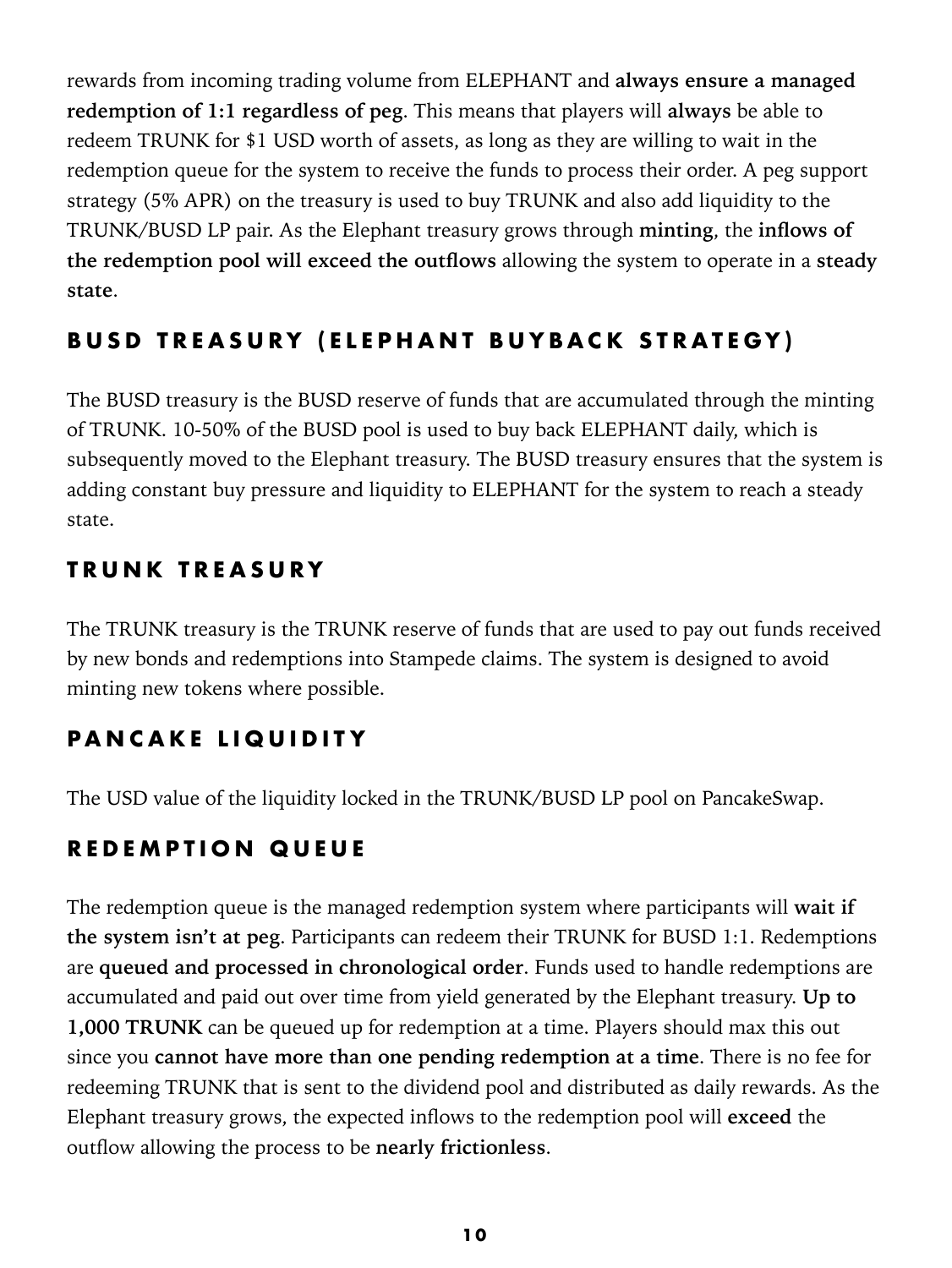### <span id="page-10-0"></span>**PARTICIPANTS**

The total number of players that are participating in the Elephant.Money Stable ecosystem.

## <span id="page-10-1"></span>**SUPPLY**

The total number of TRUNK currently in circulation. This amount will **increase** as more TRUNK is minted, **decreasing** as TRUNK is redeemed and burned.

# <span id="page-10-2"></span>**BOND FLOAT**

The bond float is the total amount of TRUNK bonds outstanding (unpaid) in Stampede. Participants will receive 2.05x their deposited amount until they reach maturity. In addition, this metric is used as the oracle for computing rewards for both the TRUNK staking and the performance pool. The larger this number is, the better adoption and growth is for the Elephant.Money ecosystem!

## <span id="page-10-3"></span>**STAKED BALANCE**

The total amount of TRUNK that is actively being staked in the Elephant.Money Stable staking contract.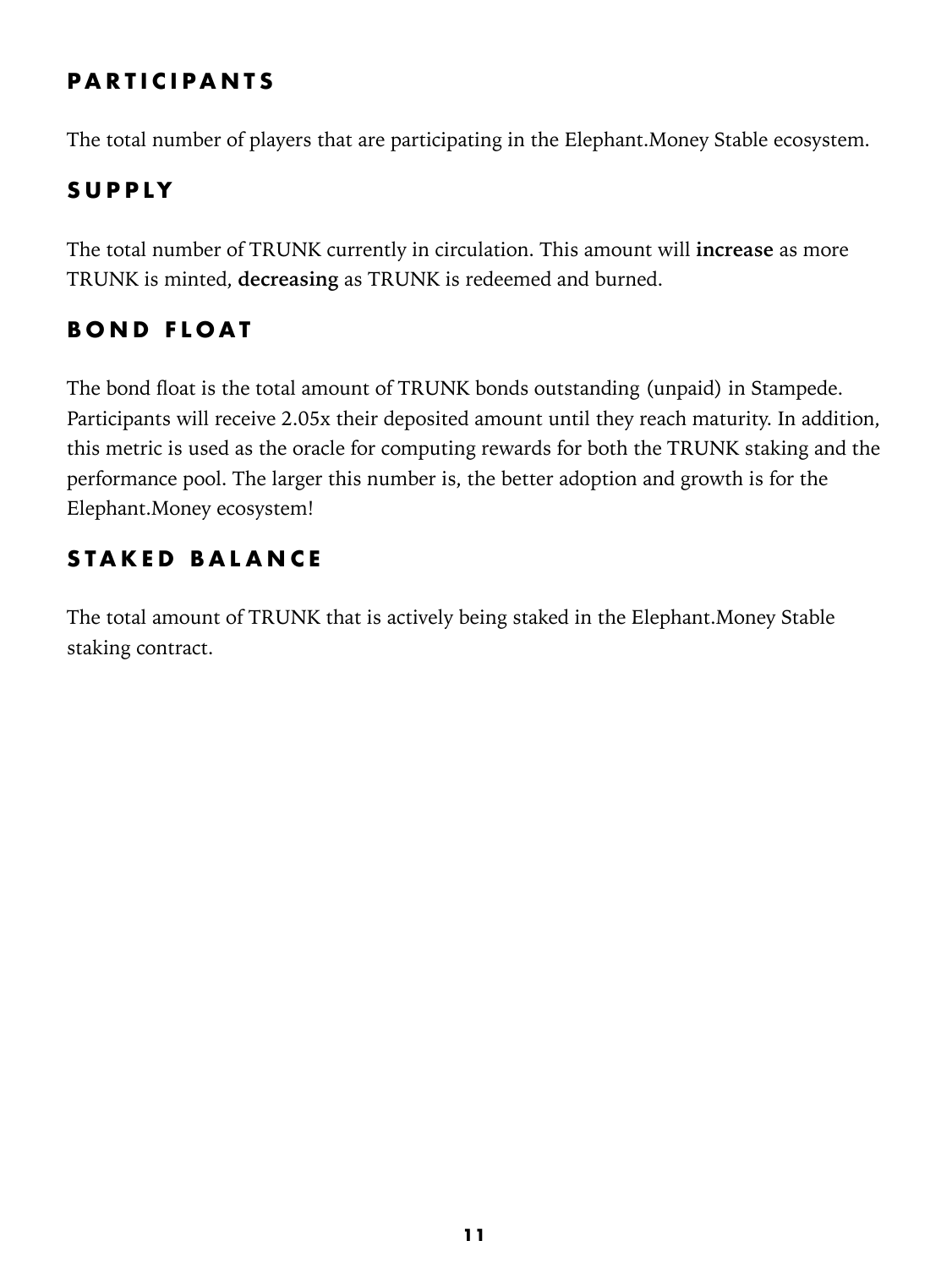# <span id="page-11-0"></span>**STAMPEDE**

### <span id="page-11-1"></span>**STAMPEDE**

The Elephant.Money Network's native bonding system that allows players to deposit their TRUNK and earn a **205% APR (672% APY)** from an over-collateralized stablecoin. By participating, players bond (burn) their TRUNK and it is forfeited to the **TRUNK treasury**. Bonding TRUNK ensures that the system as a whole is **taking profit to pay out yield for the longterm**, regardless of market condition. Bonds are tied to your wallet and can be added to (or compounded) at anytime. You will earn a **fixed 2.05X your total deposited amount** at a rate of **0.56% per day** (of your total amount deposited) over 365 days. Additionally, increased total value locked (TVL) in Stampede **boosts the APR for native TRUNK staking**. Stampede is a great addition to your crypto portfolio since it allows you to earn a **fixed yield at a low risk** in exchange for hardening the Elephant treasury. Alternatively, since rewards are paid out as a stablecoin, you are able to earn a steady yield **regardless of market conditions**. Stampede is also home to the Herd Partner Network, which is its first-of-its-kind onboarding system that rewards both referrers and referrals equally upon participation (see section titled "The Herd (Partner Program Network)" for more information). Bonding is a great hedge that benefits the entire Elephant.Money ecosystem, including ELEPHANT and TRUNK holders alike!

#### <span id="page-11-2"></span>**TRUNK**

The Elephant.Money Network's over-collateralized stablecoin (BEP-20) on the Binance Smart Chain (BSC) that captures value by having a growing asset treasury that **manages a redemption queue for \$1 USD equivalent** and can be staked to earn high yield. TRUNK's deep liquidity is backed by a TRUNK/BUSD LP pair on PancakeSwap, which ensures that TRUNK can be used as a liquid medium of exchange regardless of funding budget within the redemption pool. In addition to being able to **lock in** your crypto gains, TRUNK allows players to **compound** their earnings by staking their TRUNK to earn passive rewards (high variable rate APR) from the 1% drip dividend pool.

### <span id="page-11-3"></span>**ELEPHANT TOKEN**

The Elephant.Money Network's store of value token (BEP-20) on the Binance Smart Chain (BSC) that captures value by having the most fair distribution, an auto-balancing burn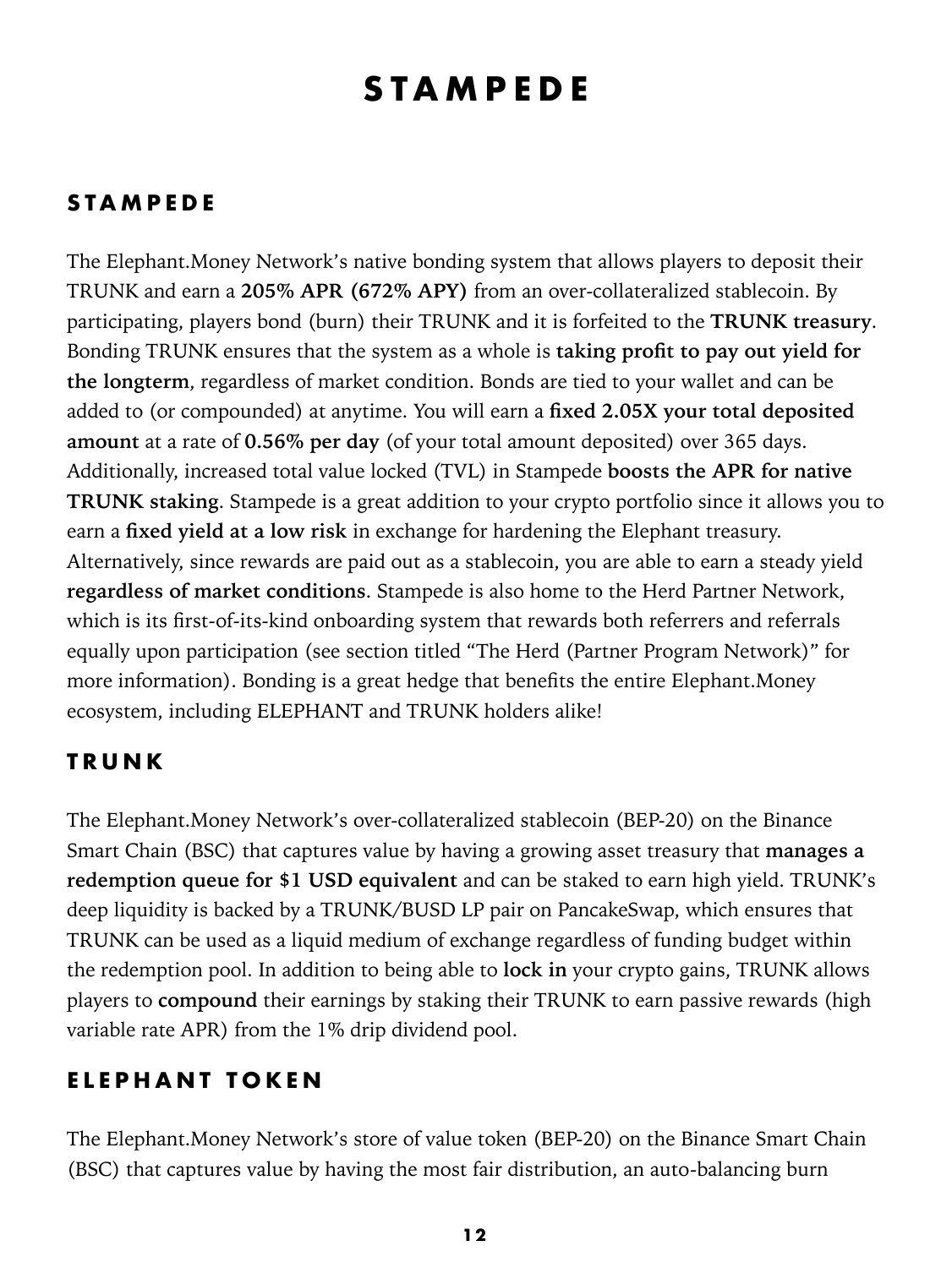mechanism, and by providing a lifetime of frictionless, passive rewards. HODLers of ELEPHANT will receive passive rewards from simply holding the token in their wallet, as every transaction (buy, sell, and transfer) has a 10% fee; 5% which is distributed evenly to all existing token holders, and 5% is added towards locked liquidity.

# <span id="page-12-0"></span>**BOND**

Deposits your TRUNK into Stampede's perpetual bond system. The Stampede toggle must first be enabled to allow you to bond TRUNK. When you deposit your TRUNK, it is **burned** meaning that you will be **unable to withdraw your principal amount**. Instead, you will be paid back at a fixed **0.56% per day (205% APR/672% APY)** from your deposited amount in the form of TRUNK rewards over 365 days. As of the Stampede V4 update, TRUNK that is deposited (bonded) into Stampede is now added in batches to make the process more gas efficient for users.

# <span id="page-12-1"></span>**ROLL**

Redeposits your current rewards back into the Stampede bonding system. There is no fee for rolling your TRUNK rewards. Rolling will give you the ability to **compound** your earnings and maximize your gains over time. As of the Stampede V4 update, TRUNK rewards rolled in Stampede is now completed periodically in batches in order to make the process more gas efficient. Depending on your position size, it is **recommended** to roll more or less frequently, whenever it makes the most sense economically.

### <span id="page-12-2"></span>**CLAIM**

Withdraws your total TRUNK rewards directly into your wallet. There is a **2.5% fee** for claiming your rewards. The deducted fee is used to **add additional liquidity to the TRUNK/BUSD LP pair** on PancakeSwap, ensuring that available **liquidity scales with the growth** of the Elephant.Money ecosystem. Because the claim function involves interaction with multiple different smart contracts, **gas fees to claim can be relatively high**. For that reason, it is recommended to **claim less frequently** and only when it **makes sense**  economically.

# <span id="page-12-3"></span>**AIRDROP**

Allows you to airdrop TRUNK from your wallet to a recipient address of your choice as a Stampede bond. Think of this tool as an allowance, grant, etc. as a way to give your family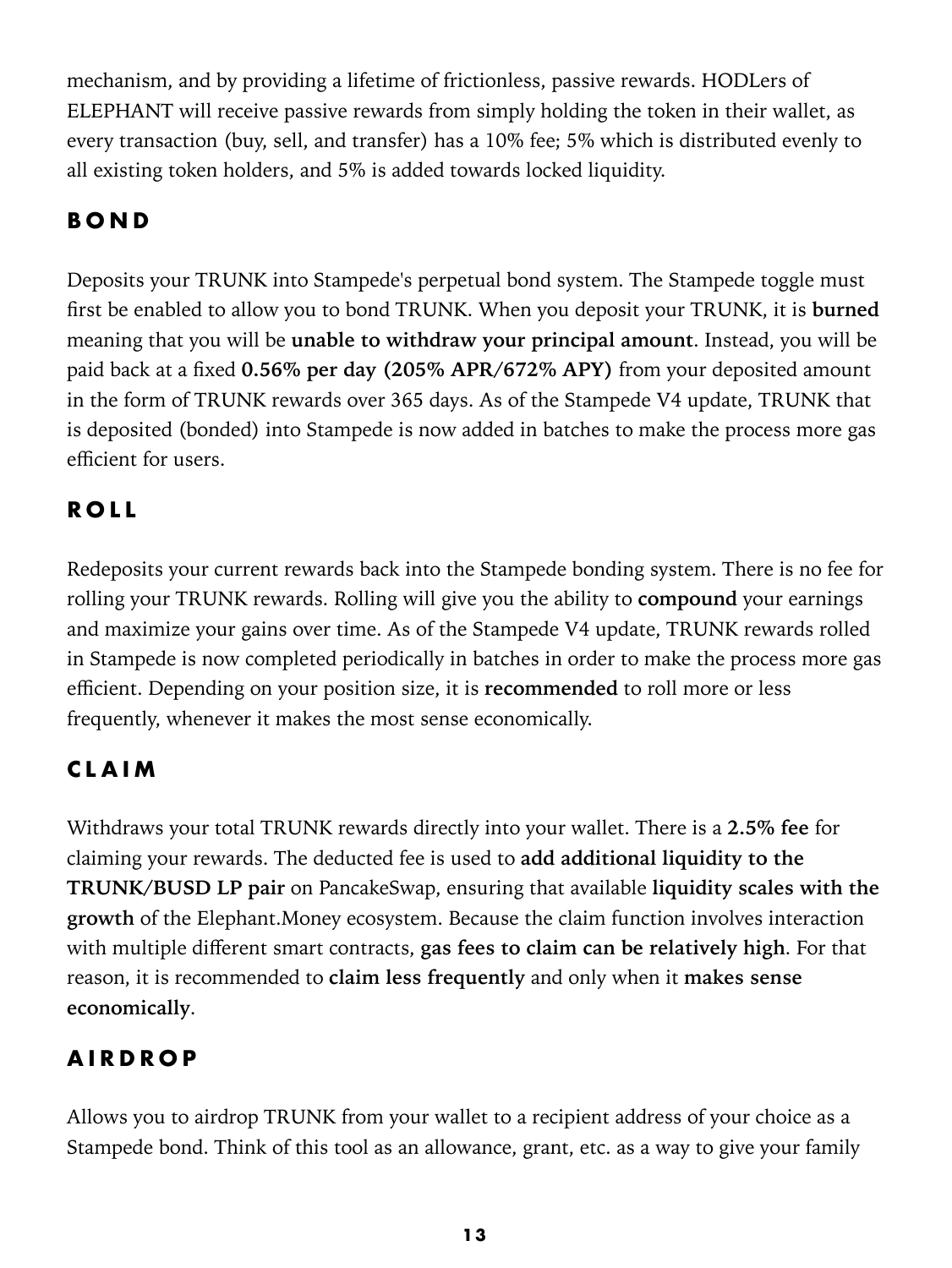and friends **exposure** into the Stampede ecosystem! Alternatively, it can be used by influencers as a **promotional tool** to give back to the community.

### <span id="page-13-0"></span>**REWARDS**

Rewards are dividends paid out in TRUNK by the Elephant.Money treasury. You will receive **2.05X your deposited amount** over the span of 365 days. Rewards can be left unclaimed or claimed and reissued as additional bonds to **hyper compound your earnings** over time.

### <span id="page-13-1"></span>**PAYOUTS**

The pay outs are the amount of TRUNK that you have received thus far from your bonds deposited. You will continue to receive pay outs until your pay out amount matches your maturity amount.

### <span id="page-13-2"></span>**MATURITY**

The maturity is the maximum amount of TRUNK that you will receive from your bonds deposited over time. To increase your maturity amount, it is recommended to deposit fresh TRUNK and roll frequently.

# <span id="page-13-3"></span>**BONDS (STATS TAB)**

The total amount of bonds that have been minted by all players via Stampede.

# <span id="page-13-4"></span>**PAYOUTS (STATS TAB)**

The total amount of TRUNK pay outs received by all players via Stampede.

# <span id="page-13-5"></span>**STABILITY RATIO (STATS TAB)**

The percentage of total ELEPHANT liquidity that is backed by BUSD. This amount of liquidity will increase over time as more users adopt the bonding system since whenever a user claims their rewards, there is a 2.5% fee which adds liquidity to the TRUNK/BUSD LP pair in PancakeSwap.11

# <span id="page-13-6"></span>**ELEPHANT/BUSD LP (STATS TAB)**

The total amount in USD value that has been allocated to the ELEPHANT/BUSD liquidity pool through the minting of Stampede bonds.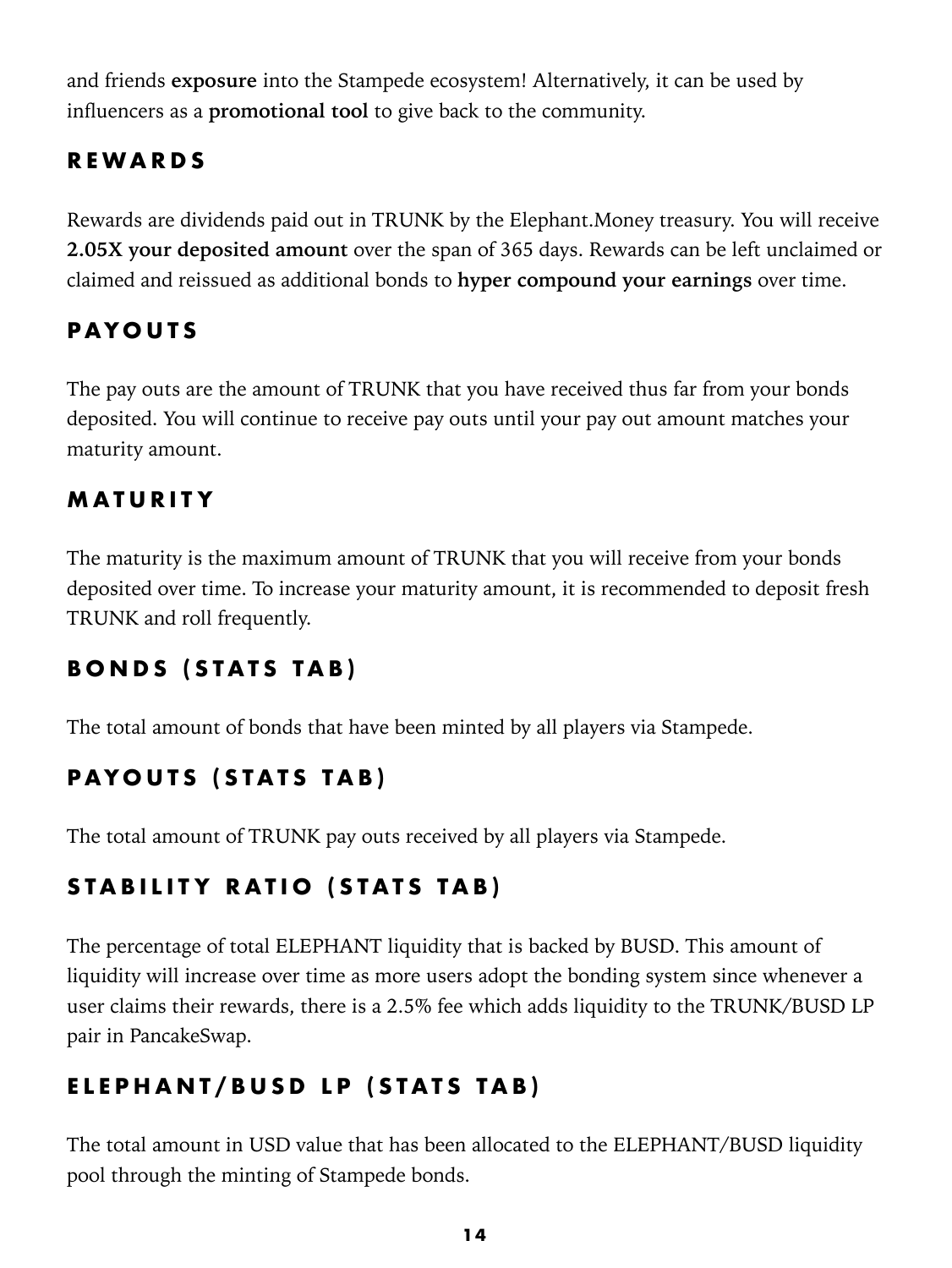## <span id="page-14-0"></span>**THE HERD (PARTNER PROGRAM NETWORK)**

The Herd (Partner Program Network) is the first-of-its-kind onboarding system the benefits both team builders and new participants to the Elephant.Money ecosystem alike. Participation is completely voluntary, however by utilizing the partner network, not only are players rewarded for building out their teams organically, but newcomers are provided equal incentive to participate. Unlike many other multi-level marketing/scammy referral systems, which consistent of pyramid structures, tiered referral trees, etc. there is **only 1 level of affiliate rewards**, making it most similar to Amazon or Tesla's affiliate system. The Herd's system was carefully and thoughtfully designed, preventing bad actors, need for selfreferrals, leeching rewards, etc. Reward credits are issued whenever the **referred individual makes a deposit or rolls in Stampede**. **1%** of the deposited/rolled amount is **split 50/50, or 0.5% each,** between the referred and referrer in the form of airdrops. As of the Stampede V4.1 update, there is **no minimum TRUNK balance** needed in order to benefit from the program. Rewards will be generated as long as you have your partner address set.

## <span id="page-14-1"></span>**OVERVIEW TAB (THE HERD)**

The overview tab outlines your individual stat's within the Herd (Partner Program Network) including amount of TRUNK airdrops received, your individual partner address, and the total number of participants on your team. You are not required to participate in the program, however it allows you to leverage your social network to onboard and reward new participants.

# <span id="page-14-2"></span>**PARTNER TAB (THE HERD)**

In order to add your own partner to the Herd, you must enter your partners wallet address and click the "Update" button. Once you've set a partner, you will begin to benefit by receiving reward credits whenever you complete a deposit or roll in Stampede. **1%** of the deposited/rolled amount is **split 50/50, or 0.5% each,** between the referred and referrer (set partner) in the form of airdrops. You are able to update your active partner address at anytime.

# <span id="page-14-3"></span>**CHECKER TAB(THE HERD)**

The checker tool allows you to verify if an address is a direct on your Herd team.

### <span id="page-14-4"></span>**STATS TAB (THE HERD)**